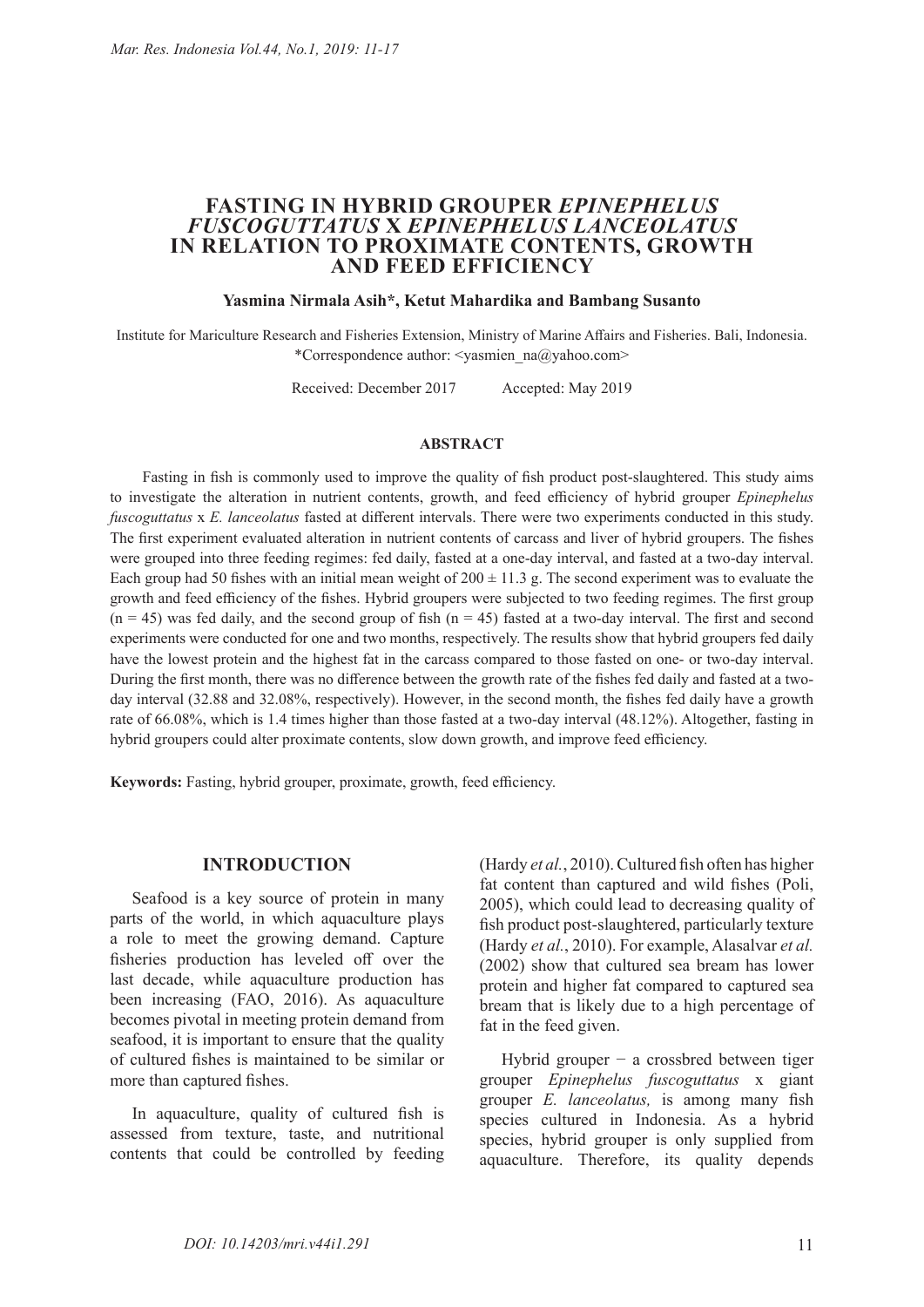on aquaculture techniques to meet the market requirement as a source of protein food. To alternate proximate contents in the carcass of hybrid grouper, fasting or starvation could be an effective technique of feeding (Grikorakis and Alexis, 2005; Zhang *et al*., 2007). Fasting also has another advantage, that it tends to increase feed utilization shown by the feed conversion ratio (FCR) (Ofor and Ukpabi, 2013; Azodi *et al*., 2016). However, the duration and frequency of fasting need to be determined to obtain the best result. More specifically, the influence of fasting on growth should be evaluated to achieve a cost-effective technique in producing marketsize hybrid groupers. This study aims to evaluate the alteration of proximate contents in the carcass and livers of hybrid grouper by fasting, as well as to evaluate the growth and feed utilization.

# **MATERIALS AND METHODS**

# **Experiment I: Investigate the alteration of proximate contents due to fasting**

Hybrid groupers were grouped into three feeding regimes. Fishes of group 1 were fed daily, group 2 fasted at a one-day interval (one day feeding, one day fasting) and group 3 fasted at a two-day interval (two days feeding, one day fasting). Each group consisted of 50 fishes with an initial mean weight of  $200 \pm 11.3$  g. Fishes were fed until satiation with commercial feed formulated for groupers, containing crude protein 48%, crude fat 10%, crude fiber 4%, ash content 12%, and 150 ppm vitamin C. Each group was reared in a fiber tank of  $5 \text{ m}^3$  with a continuous flow of seawater. After a month, three samples of the carcass were analyzed for protein and fat contents, and three samples of liver were analyzed for fat content only. Both samples of carcasses and livers were pooled for the analysis. The results were then used to develop the experimental design for subsequent experiment II.

# **Experiment II: Evaluate growth and feed efficiency**

Hybrid groupers were subjected to two different feeding regimes, based on the result of proximate analysis of experiment I. Fish of Group IIA  $(n = 45)$  were fed daily and fish of Group IIB  $(n = 45)$  fasted on a two-day interval. Feeding rate was 2% of body weight for each feeding day. Feed and setting of the experimental unit were similar to experiment I. All the fishes were weighed monthly, and the feed amount was adjusted accordingly. Experiment II was conducted for two months.

## **Proximate Analysis**

Three fish used for proximate analysis were captured randomly from the rearing tanks and dissected soon after. The whole bodies of fish were minced as fine as possible before being dried in the oven at  $70^{\circ}$ C for 24 hours, blended and processed to powder. Extraction and gravimetric were used to determine fat content using the Bligh and Dyer method. Protein content was analyzed using Kjeldahl. Moisture content was analyzed gravimetrically. The proximate parameters were analyzed at a laboratory of the Institute for Mariculture Research and Fisheries Extension in Gondol, Bali, accredited by the national accreditation committee (KAN). The analysis methods refer to as SNI 01-2891-1992.

## **Growth and Feed Efficiency Indicators**

Data on fish weight and the length were used to calculate growth rate (GR), specific growth rate (SGR), condition factor (CF), and feed conversion ratio (FCR). GR is defined as the percentage of weight compared to the initial weight. The calculation of SGR follows Goda and Chowdhury (2007):

$$
SGR = \left(\frac{\text{Ln Final BW} - \text{Ln Initial BW}}{\text{number of day}}\right) \times 100
$$
 Eq. 1

where BW refers to body weight. The calculation for CF and FCR are calculated following (Llmeg and Serrano, 2014):

$$
CF = 100 \times \frac{\text{body weight}}{\text{body length}^3}
$$
 Eq. 2

$$
FCR = \frac{\text{total feed (dry) (g)}}{\text{weight gain (g)}} \quad \text{Eq. 3}
$$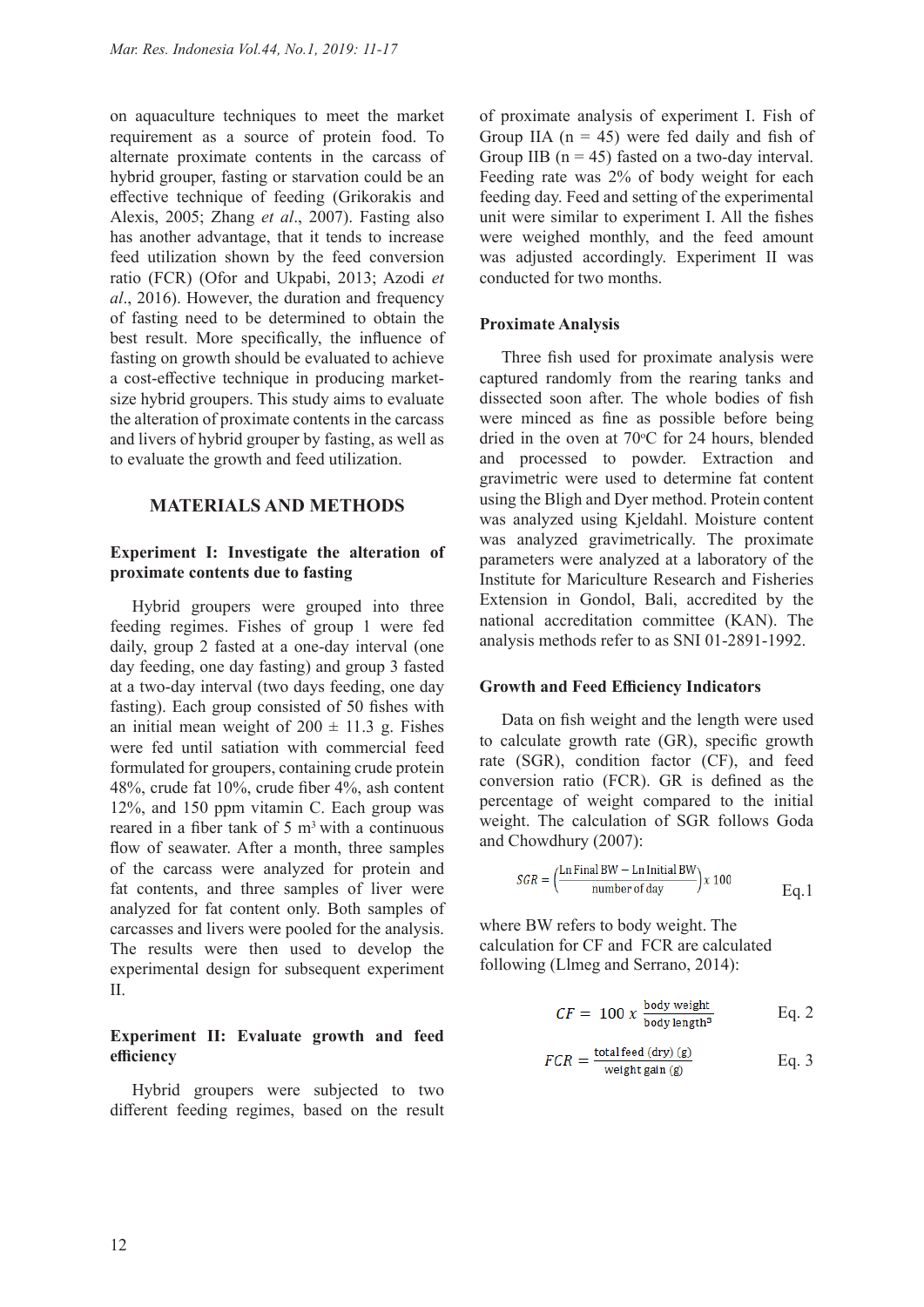#### **Revenue and Profit**

Profit from both feeding regimes calculated after sampling and harvesting is based on the price of feed and fish. Here, we report profit in Indonesian Rupiah (IDR) and US Dollar (USD) taking a currency rate of USD  $1 = IDR$  13,813. Commercial feed costs USD 1.4 (IDR 19,400) per kg, and the price of the fish is USD 7.24 (IDR 100.000) per kg. Only the costs of fish at the beginning of the study and feed are considered as the cost of production. Revenue gained from the sale of fish is assumed as the only benefit herein.

## **Statistical Analysis**

We use R Commander version 2.3-2 to analyze data statistically at a significant level of 95%, and independent samples t-test to determine the differences between the means.

## **RESULTS**

## *Proximate Contents Alteration*

Fasting alters the proximate composition of carcass and the percentage of fat in the liver of hybrid groupers (Table 1). Protein contents of fasted fish increase, while fat contents decreased − both for hybrid groupers that fasted on one- and two-day intervals.

**Table 1**. Proximate contents of the carcasses and fat content of livers of hybrid grouper *Epinephelus fuscoguttatus* x *Epinephelus lanceolatus* fed daily and fasted after being reared for a month.

|                  | <b>Feeding Regimes</b> |                               |                               |
|------------------|------------------------|-------------------------------|-------------------------------|
|                  | Fed daily              | Fasted<br>one-day<br>interval | Fasted<br>two-day<br>interval |
| <b>Carcass</b>   |                        |                               |                               |
| Moisture $(\% )$ | 4.42                   | 3.18                          | 2.76                          |
| Protein $(\% )$  | 76.63                  | 77.80                         | 81.29                         |
| Fat $(\% )$      | 11.26                  | 9.92                          | 6.61                          |
| Liver            |                        |                               |                               |
| Fat $(\% )$      | 22.48                  | 19.24                         | 12.92                         |

The highest level of protein and the lowest fat in the carcass are shown by fishes fasted on a twoday interval at 81.29% and 6.61%, respectively. While fishes that fasted daily show the lowest level of protein and the highest level of fat in the carcass at 76.26% and 11.26%, respectively. Moisture in the carcass is highest in fishes fed daily (4.42%), and lowest in fishes fasted on a two-day interval (2.76%).

Similarly, the fat contents in the liver reflect the finding for fat contents in the carcass. Fishes fed daily have the highest level of fat in the liver (22.48%), while fishes fasted on a two-day interval have the lowest level (12.92%) of fat in the liver compared to the other feeding regimes. Proximate contents of fish fasted on a one-day interval are in between the other two feeding regimes, both in the carcass and in the liver.

# *Growth and Feed Efficiency*

After one month of rearing, we find no significant difference in body weight between hybrid groupers fed daily  $(452.67 \pm 82.28 \text{ g})$  and fasted on a two-day interval  $(453.78 \pm 76.11 \text{ g})$ (p>0.05) (Table 2). However, after two months of rearing, hybrid groupers fed daily have significantly higher body weight  $(565 \pm 113.95)$ g) than those fasted on a two-day interval  $(508 \pm$  $105.58$  g) (p  $<0.05$ ).

Fasting affects the growth of hybrid groupers in the second month of rearing as shown by the calculation of growth rate (GR) and specific growth rate (SGR). Growth rates in the first month of rearing are similar for both fed fishes (32.88%) and fasted fishes (32.08%). In the second month, fishes fed daily have grown 1.4 times higher (66.08%) than those fasted on a twoday interval (48.12%). Moreover, SGR of fishes fed daily (0.94% per day) is similar to those fasted on a two-day interval (0.92% per day) after 1 month of rearing. In the second month, daily growth rates slow down for both feeding regimes. Nevertheless, fishes fed daily have an increase in their body weight (0.82% per day), which is 1.3 times as faster than fishes fasted on a two-day interval (0.63% per day).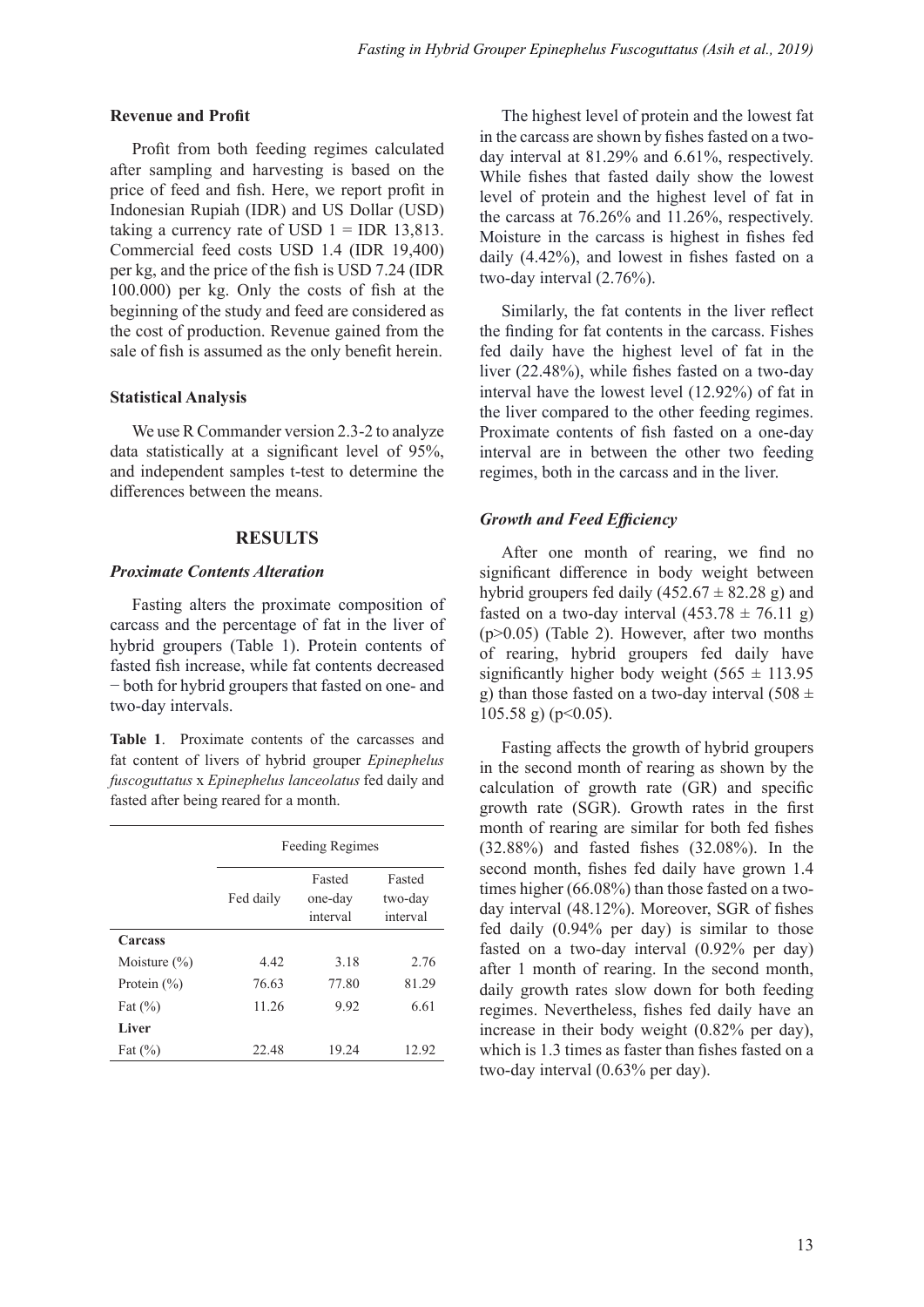**Table 2**. Body weight, growth rate (GR), specific growth rate (SGR), feed conversion ratio (FCR) and condition factor (CF) of hybrid grouper *Epinephelus fuscoguttatus* x *Epinephelus lanceolatus* fed daily and fasted on a twoday interval after being reared for one and two months.

| Parameter               | Rearing Time<br>(month) | Feeding Regimes                 |                                  |
|-------------------------|-------------------------|---------------------------------|----------------------------------|
|                         |                         | Fed<br>daily                    | Fasted<br>two-day interval       |
| Initial body weight (g) |                         | $340.67 \pm 53.91^*$            | $343.56 \pm 55.89^*$             |
| Body weight (g)         | 1                       | $452.67 \pm 82.28$ <sup>*</sup> | $453.78 \pm 76.11^*$             |
|                         | $\overline{2}$          | $565.78 \pm 113.95^*$           | $508.09 \pm 105.58$ <sup>*</sup> |
| $GR (\%)$               | $\mathbf{1}$            | 32.88                           | 32.08                            |
|                         | $\overline{2}$          | 66.08                           | 48.12                            |
| $SGR$ (%/day)           | $\mathbf{1}$            | 0.94                            | 0.92                             |
|                         | $\overline{2}$          | 0.82                            | 0.63                             |
| Initial CF $(g/cm^3)$   |                         | $1.90 \pm 0.19^*$               | $1.90 \pm 0.25$ <sup>*</sup>     |
| CF (g/cm <sup>3</sup> ) | 1                       | $1.97 \pm 0.21^*$               | $1.99 \pm 0.18^*$                |
|                         | $\overline{2}$          | $1.85 \pm 0.17^*$               | $1.80 \pm 0.21^*$                |
| <b>FCR</b>              | 1                       | 1.79                            | 1.21                             |
|                         | $\overline{2}$          | 2.11                            | 1.88                             |

 $*$  Data shown as mean  $\pm$  standard deviation. Mean values of the same row are significantly different (p<00.05).

**Table 3**. The costs and revenues of hybrid grouper *Epinephelus fuscoguttatus* x *Epinephelus lanceolatus* fed daily and fasted on a two-day interval after being reared for one and two months. Values reported as IDR (USD).

|                       | Rearing Time<br>(month) | Feeding Regimes       |                               |
|-----------------------|-------------------------|-----------------------|-------------------------------|
|                       |                         | Fed<br>daily          | Fasted<br>two-day intervalFma |
| Initial fish cost     |                         | 1,533,000<br>(110.98) | 1,54,600<br>(111.92)          |
| Feed cost             | $\mathbf{1}$            | 174,600<br>(12.6)     | 116,400<br>(8.4)              |
|                       | $\overline{2}$          | 240,560<br>(17.36)    | 155,200<br>(11.2)             |
| Revenue               | $\mathbf{1}$            | 2,037,000<br>(147.47) | 2,042,000<br>(147.83)         |
|                       | $\overline{2}$          | 2,546,000<br>(184.32) | 2,290,000<br>(165.79)         |
| Profit                | $\mathbf{1}$            | 329,400<br>(23.85)    | 379,600<br>(27.48)            |
|                       | $\overline{2}$          | 597,840<br>(43.28)    | 472,400<br>(34.2)             |
| Profit per kg of fish | $\mathbf{1}$            | 16,170<br>(1.17)      | 18,900<br>(1.35)              |
|                       | $\overline{2}$          | 23,480<br>(1.70)      | 20,630<br>(1.49)              |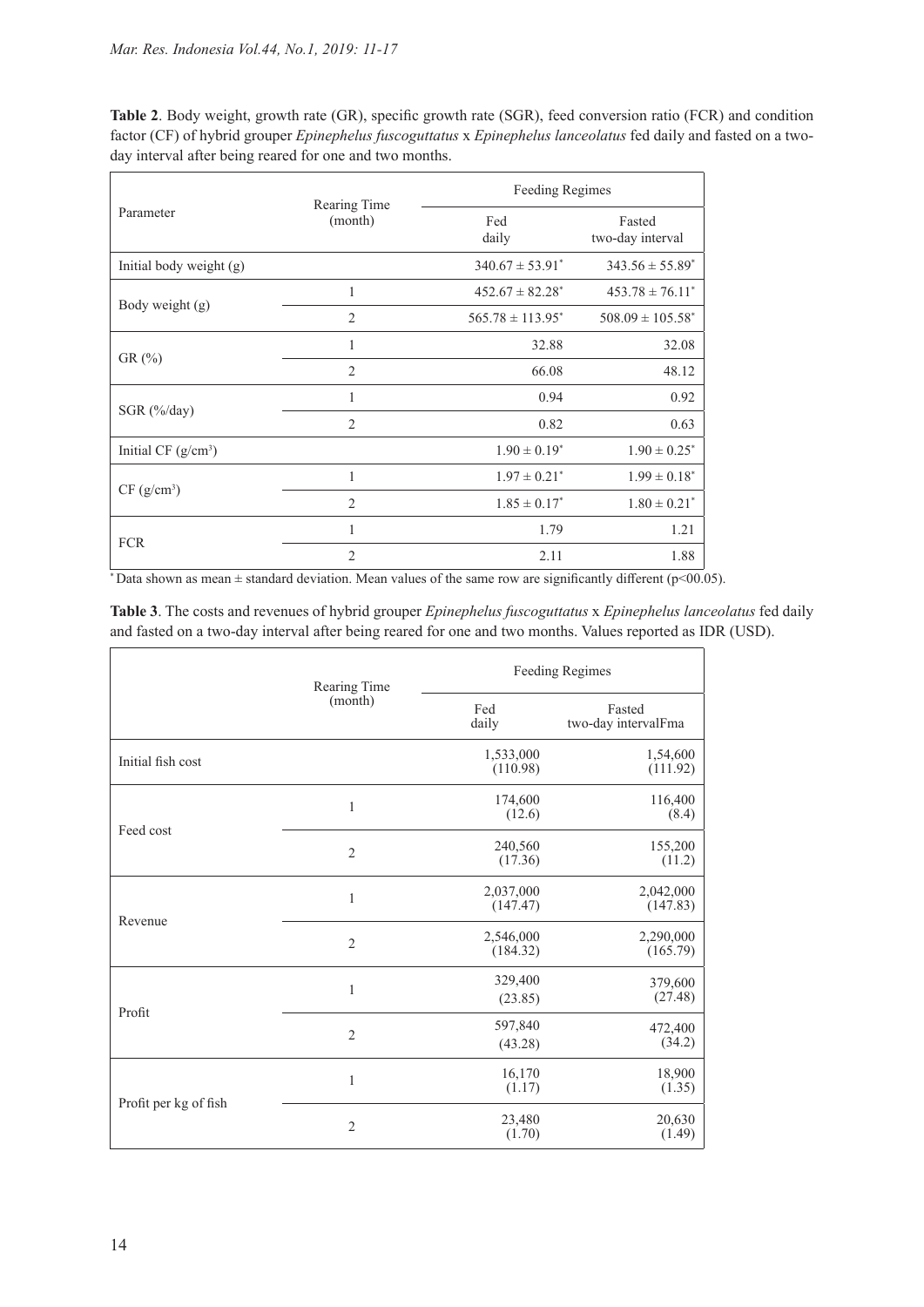Condition factor (CF) of hybrid grouper is not significantly altered by fasting. Hybrid groupers in both feeding regimes have similar CFs at the beginning of study  $(p>0.05)$ . After being fasted for two months, CF of fasted fishes (1.80  $\pm$  0.21) is not significantly different from those fed daily  $(1.85 \pm 0.17)$ . In the first month, CFs from both feeding regimes improve compared to the beginning of the study. However, there is a tendency that CFs of both feeding regimes decrease after two months of rearing.

Our study shows different feed conversion ratios (FCRs) between the two feeding regimes. Based on the experiment, fasted fishes have a better ratio of the amount of feed consumed to weight gain. For every 1 kg of weight gain, fasted fishes need less feed than those fed daily. In the first month, fasted fishes require 1.21 kg of feed to gain a 1 kg of weight, whereas fishes fed daily require 1.79 kg. In the second month, the FCRs both feeding regimes are higher than the previous month. Fasted fishes need 2.11 kg and fed fishes need 1.88 kg to gain 1 kg of weight.

# **Revenue and Profit**

Total revenues of both feeding regimes after one moth of rearing were similar IDR 2,037,000 (USD 147.47) and IDR 2,042,000 (USD 147.83) gained from fish fed daily and fasted on a twoday interval respectively. As expected from the data of final body weight and growth rate above, total revenue after two months from fish fed daily was higher (IDR 2,546,000/USD 184.32) than revenue gained from fish fasted on a two-day interval (IDR 2,290,000/USD 165.79).

# **DISCUSSION**

Our finding on proximate contents of hybrid grouper *E.* and x *E. lanceolatus* from fasting in our study is consistent with previous works (Grikorakis and Alexis, 2005; Zhang *et al*., 2007) showing that fasting alters proximate content of carcass, particularly protein and fat. A study on market-size *Sparusmacrocephalus* by Zhang *et al*. (2007) shows a decrease in both protein and fat contents of the carcass on continuously fasted fish. In that study, the fat content of the carcass decreases earlier on day 3 compared to the protein that significantly decreases from days 14 to 28. In a study of gilthead sea bream, Grikorakis and

Alexis (2005) find that protein could be stored up to three weeks of fasting.

Overall, fishes can be grouped into two types based on their metabolic responses to starvation using fat or protein deposit as the main source of energy (Grikorakis and Alexis, 2005; Zhang *et al*., 2007; Azodi *et al*., 2016). In this study, fat content decreases on fasted fishes, while protein content increases. Increasing protein in fasted fishes is also reported in *Chanoschanos* by Llameg and Serrano (2014). Our data suggest that fat deposit may be the first source of energy utilized in the starvation mode of hybrid groupers. Hence, fasting in hybrid groupers with intervals of one or two-day helps to improve the quality of carcass of market-size fish by lowering fat content.

Higher protein content on fasted fishes may relate to a mechanism for survival during fasting. Fishes under a fasting condition need to maintain energy cost to a minimum level to increase chances of survival. Therefore during feeding, there is an increase in feed intake above the normal level to replenish; however, the maintenance cost stays at a minimum. This mechanism results in rapid growth, particularly in muscle tissue form due to higher nutrient intake and lower maintenance cost (Llameg and Serrano, 2014).

The lower contents of fat in the liver of fasted fish is expected as fasting has been reported to immensely affect the liver. For instance, Davis and Gaylord (2011) show that the liver mass of Asian sea bass decreases significantly after a week of fasting and remains low during three weeks of fasting. However, the liver mass increases to the normal size after re-feeding for a week. The study also suggests that the sensitivity of the liver to fasting may be due to the mobilization of nutrients deposition in the liver to sustain maintenance of fasted fish.

Final body weight, growth rate and specific growth rate start to differ after two months of rearing between fed and fasted fishes. In other words, fasting on hybrid groupers on a two-day interval would not affect the weight gain and growth within the first month. The feed given in this study has 10% of fat, which is reported as the optimum dietary fat for growth of grouper *E. luscoioides* (Luo *et al*., 2005). The slower growth of fasted fishes in the second month due to fasting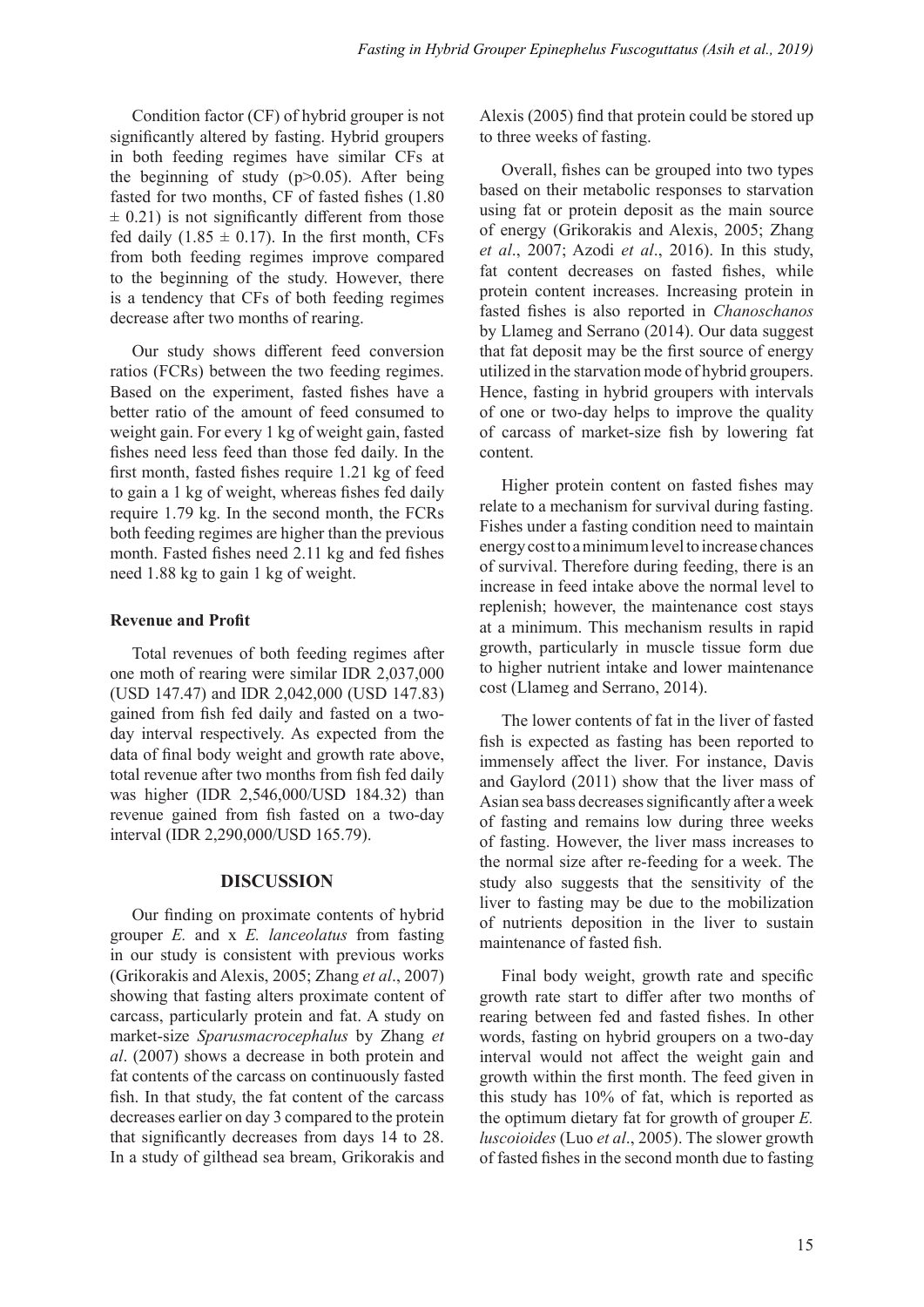suggests that the fishes have adapted to the lack of feed by consuming less feed, which resulted in a slower growth. Fasting longer than one month would be a disadvantage for the production by slowing down the growth leading to lower final body weight.

In the second month, both fed and fasted fishes have a lower specific growth rate than the previous month. At this stage, fasting has started to affect the amount of fat or protein deposits shown by lessening of weight gain. Decreased SGR in fed fish also is likely to relate with a high content of fat in the liver. This assumption is in line with a study on *Senegalese sole* juveniles that shows that high content in liver likely decreases growth (Dias *et al*., 2004).

Our results also indicate that fishes fasted at a two-day interval use their energy more effectively than those fed daily as indicated by their FCR values. This result is consistent with Ofor and Ukpabi (2013) that show an improvement in feed utilization of fasted *Clarias gariepinus* as shown by low FCR. Another study by Azodi *et al.* (2016) on Asian sea bass also shows lower FCR in fasted fishes. Even though the growth of fasted fishers is slower after two months, its FCR is still better than the fed fishes. This implies that fasting requires fish to manage their energy efficiently to guarantee survival, as it has been mentioned above.

Higher revenue and profit per kg from fasted fishes is a result of better feed efficiency. Although the increasing weight after a month of rearing is similar, the cost of feed is lower for fasted fished compared to those fed daily. However, better feed efficiency does not result in higher revenue or profit after two months of rearing. Therefore, we recommend that the fasting technique in growout of hybrid groupers should be controlled up to a certain time to increase profit. In our study, fasting on a two-day interval is effective for only a month. Some studies have reported that fish could grow faster after starvation or fasting known as compensatory growth (Llameg and Serrano, 2014; Azodi *et al*., 2016) Further works on evaluating the compensatory growth of hybrid groupers after the fasting period are needed.

# **CONCLUSSION**

In summary, fasting on a two-day interval could be used to improve the quality of marketsize hybrid grouper *E.* and x *E. lanceolatus* by altering proximate contents. Fasting decreases fat while increases protein within a month. Fasting also improves feed utilization of the fish. However, the duration of fasting should be restricted to no longer than a month in order to retain growth and profit in the production of hybrid grouper.

# **REFERENCES**

- Alasalvar, C., Taylor, K. D. A., and Shahidi, F. (2002). Comparative quality assessment of cultured and wild sea bream (*Sparus aurata*) stored in ice. *J. Agric. Food. Chem*, 50 (7), 2039-2045. doi: 10.1021/jf010769a.
- Azodi, M., Nafisi, M., Morshedi, M., Modarresi, M., and Faghih-Ahmadani, A. (2016). Effects of intermittent feeding on compensatory growth, feed intake and body composition in Asian sea bass (*Lates calcarifer*). *Iran. J. Fish. Sci*, 15(1), 144-156.
- Davis, K. B., and Gaylord, T. G. (2011). Effect of fasting on body composition and responses to stress in sunshine bass. *Comp. Biochem. Phys. A*, 158, 30-36. doi: 10.1016/j. cbpa.2010.08.019.
- Dias, J., Rueda-Jasso, R., Panserat, S., Conceicao, L. E.C., Gomes, E. F., and Dinis, M. T. (2004). Effect of dietary carbohydrate-to-lipid ratios on growth, lipid deposition and metabolic hepatic enzymes in juvenile *Senegalese sole* (*Solea senegalensis*, Kaup). *Aquac. Res.*, 35, 1122-1130. doi:10.1111/j.1365- 2109.2004.01135.x.
- FAO. (2016). The state of world fisheries and aquaculture 2016. Contributing to food security and nutrition for all. Rome: Food and Agriculture Organization of The United Nations. (pp. 200).
- Goda, A. M., El Haroun, E. R., and Chowdhury, M. A. K. (2007). Effect of totally or partially replacing fish meal by alternative protein sources on growth of African catfish *Clarias*